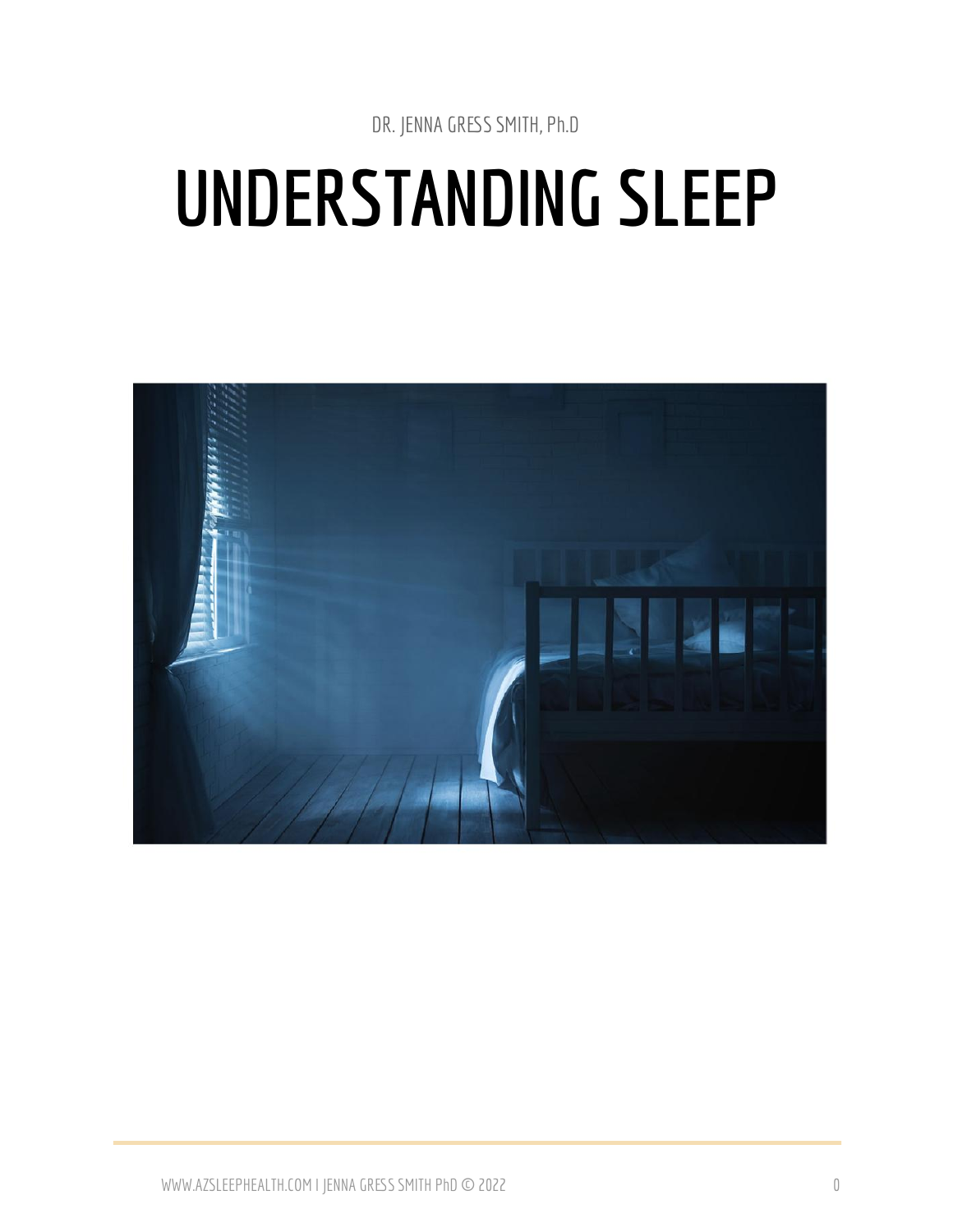## **TABLE OF CONTENTS**

| <b>Introduction</b>                      | $\overline{2}$ |
|------------------------------------------|----------------|
| What is sleep?                           | $\overline{2}$ |
| Why do we sleep? What regulates sleep?   | $\overline{2}$ |
| Circadian rhythm                         | 3              |
| Sleep drive                              | 3              |
| <b>Arousal Systems</b>                   | 4              |
| <b>Sleep duration recommendations</b>    | 4              |
| Sleep across lifespan                    | 5              |
| <b>Sleep stages</b>                      | 6              |
| Non-REM stages 1-3 and REM sleep         | 6              |
| Differentiating between sleepy and tired | 8              |
| <b>Effects of insomnia</b>               | 8              |
| <b>Effects of healthy sleep</b>          | 10             |
| <b>Extra sleep resources</b>             | 11             |

Disclaimer: This is not intended to treat or diagnose any medical condition, and is not a replacement for medical advice from a medical professional, but is intended as an introduction to sleep science and a guide to understanding what happens in your body as you sleep. All opinions expressed are my own.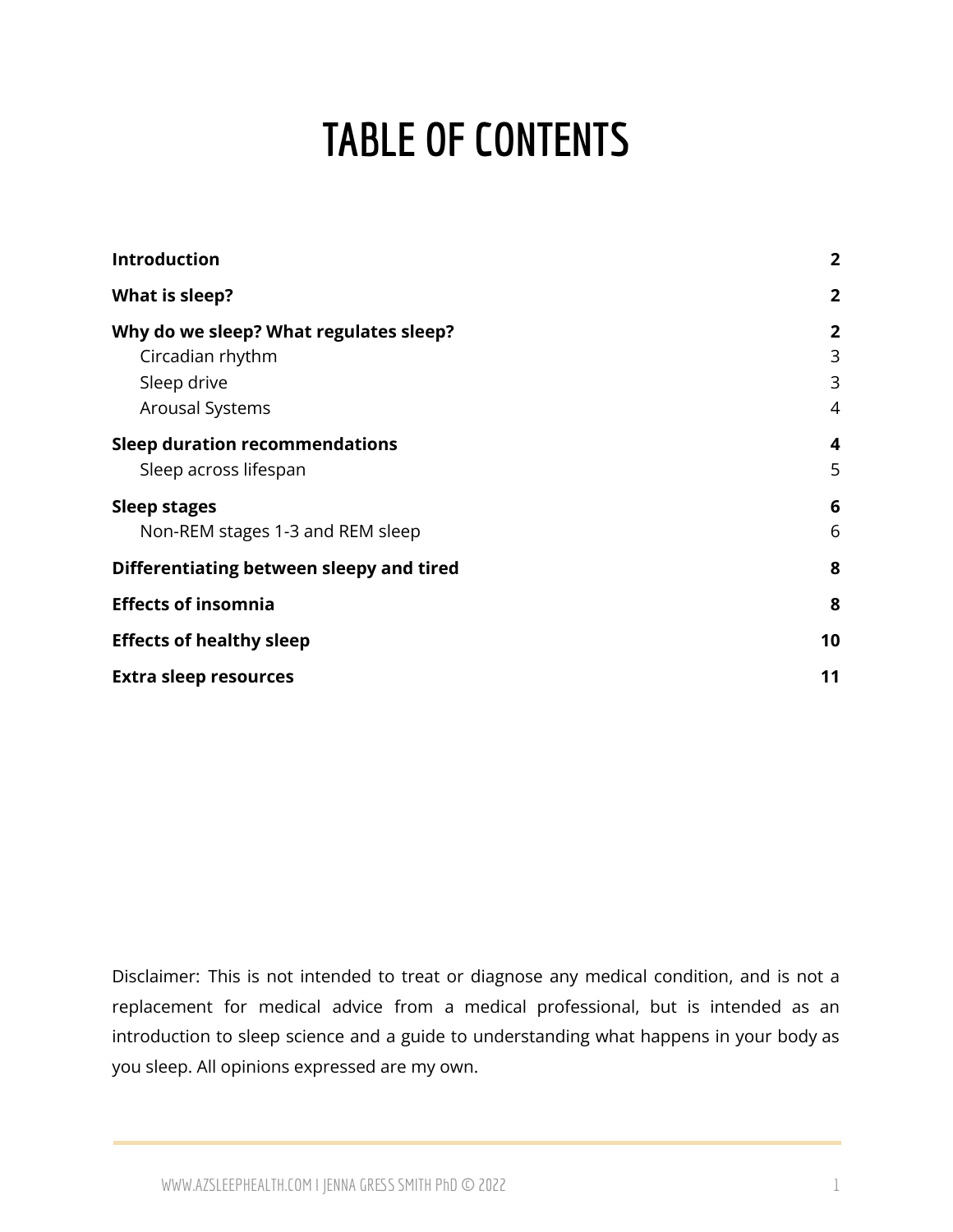## DR. JENNA GRESSSMITH, Ph.D **UNDERSTANDING SLEEP**

#### <span id="page-2-0"></span>**Introduction**

This guide intends to introduce you to the complex and extraordinary process of sleep. It will provide helpful and scientifically accurate information on what is happening in your body when you sleep and some initial insights into how we can address common sleep issues. No matter how long you've had sleep issues, there is hope for improvement, which can start with understanding your sleep.

#### <span id="page-2-1"></span>**What is sleep?**

On the surface, sleep is the time where we are not conscious between times of wakefulness. If we go a little deeper, sleep is a regulating force that recenters almost every process in our body. There are deep connections whether we look at sleep and its effects on memory, mood, physical activity, recovery, weight, or immune system functioning. It's no wonder that sleep has been referred to as the foundation of our health, a superpower, and yet it often goes unattended.

#### <span id="page-2-2"></span>**Why do we sleep? What regulates sleep?**

Sleep is the foundation of our health. It is a powerful regulating force that helps restore and reboot cognitive, emotional, immune, metabolic functions. We can function and survive without optimal sleep, but it is harder to thrive and optimize. To clarify at the beginning of this document, there is a difference between time asleep and time in bed. A sleep window is the time when you get into bed until the time you get out of bed. Sleep time is the amount of time we are actually asleep and no one sleeps 100% of the time they are in bed. In general, 85% sleep time, or higher, is considered good quality sleep. When we sleep, there are many hormonal and physiological functions at work. Two of those factors are your circadian rhythm & sleep drive.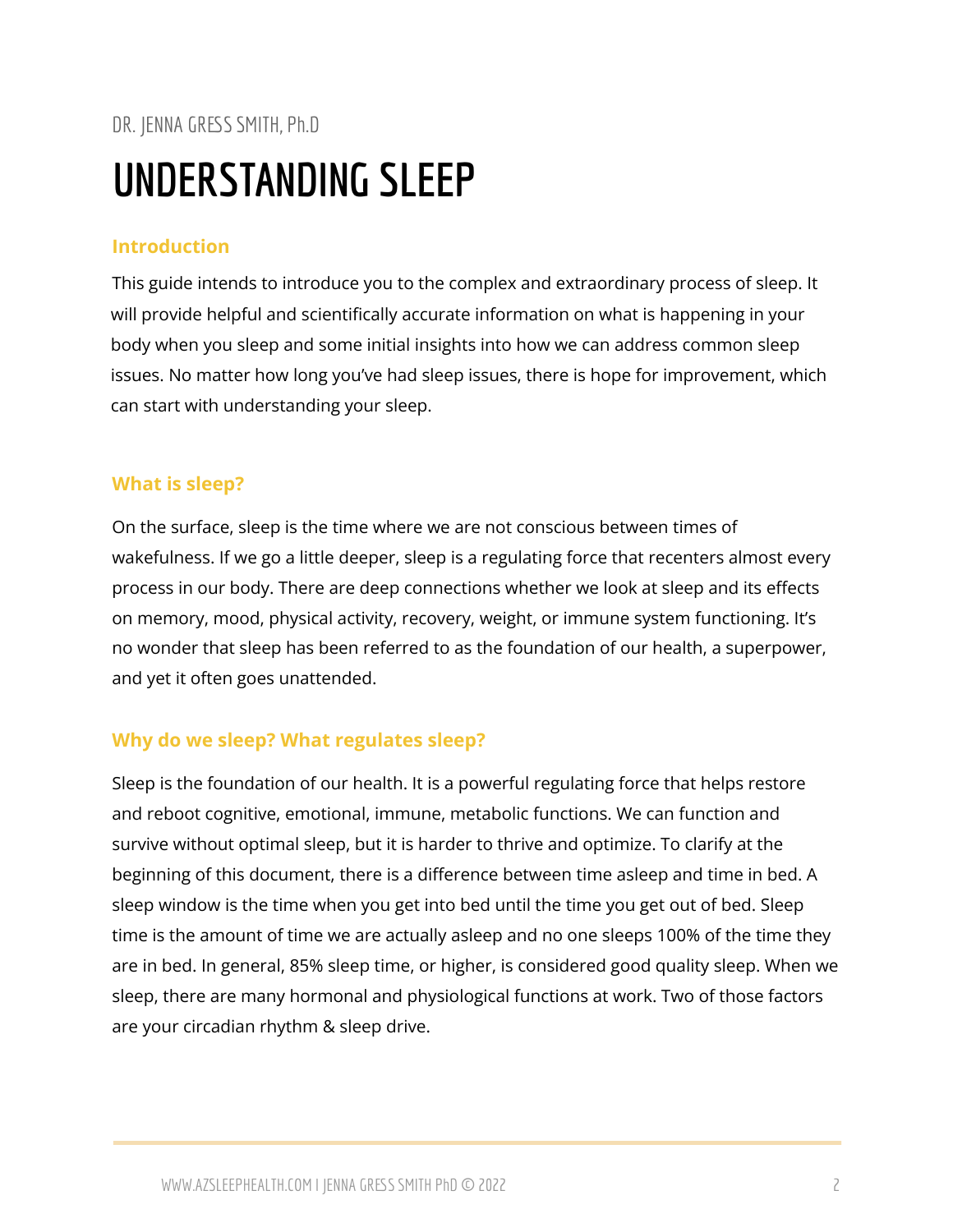#### <span id="page-3-0"></span>**Circadian rhythm**

The circadian clock is "housed" in the suprachiasmatic nucleus (SCN), located in the hypothalamus, right above where the optic fibers of your eyes cross. The SCN consists of 2 small parts that have about 10,000 neurons each. Those small and mighty neuronal bundles send signals to help regulate digestion, cardiovascular functioning, sleep, and other body functions across a period of time, which averages 24 hours in humans. The circadian rhythm is like a little orchestra conductor in the brain coordinating your body's systems around the clock, but behaviors can influence it.

Because of the placement of the SCN in the brain, next to your optic nerves and behind your eyes, it is sensitive to light. Light is one of the influences that sets and drives your circadian rhythm. If you get up at a consistent time each day and get some light exposure, your body can start to "memorize" that pattern and that can help get you going in the morning. Light can be natural or artificial, but should be about 10,000 lux (a measurement of light). People believe that forcing a particular bedtime drives good sleep, but it's really more crucial to have a consistent wake up time.

#### <span id="page-3-1"></span>**Sleep drive**

Sleep drive refers to the process of waking up refreshed and, as you go throughout the day, you get more sleepy. Some have called it "sleep pressure" as well, with the pressure building as bedtime approaches. Your sleep drive is influenced by a hormone called

adenosine. Adenosine is at its lowest point when you wake up and then builds throughout the day and is at its peak before bedtime. When adensoine peaks, it triggers the body's need for sleep and may be one reason why our body sinks into deep sleep first (more on that later). The sleep drive system works in concert with your circadian rhythm and should flow together, as seen in this chart.

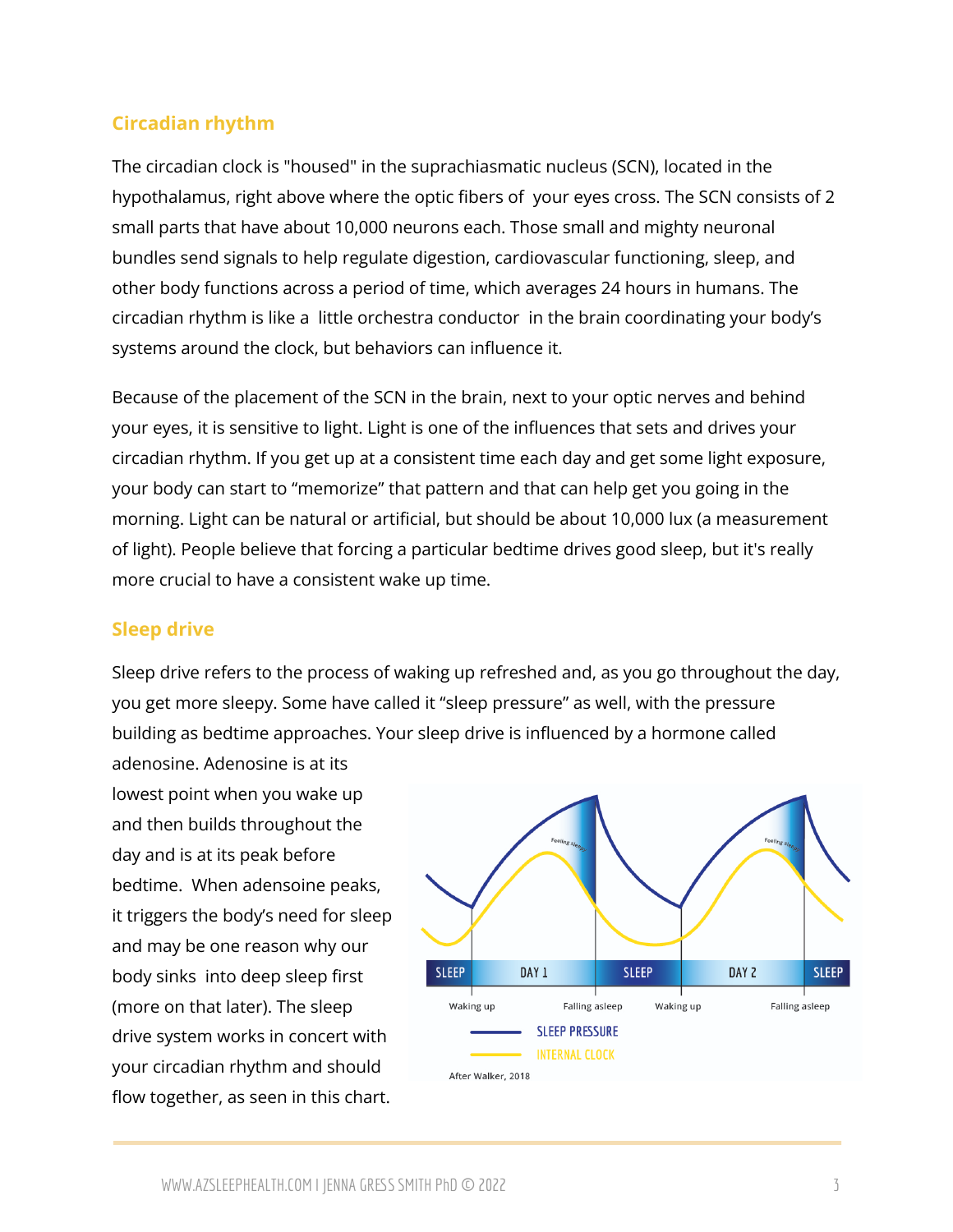However, both the circadian rhythm and sleep drive can be influenced by our behaviors. Caffeine, unhelpful naps, inactivity, and getting in and out of bed at inconsistent times can jerk these systems around and result in less than optimal sleep.

#### <span id="page-4-0"></span>**Arousal Systems**

We've covered what major systems are at play as the body's systems prepare for sleep, but there is another system that comes into the picture and can greatly interfere with the sleep process. The arousal system is also referred to as the stress response system, the fight, flight, and freeze response. This system likely has an evolutionary purpose. Once a stressor is registered, the brain initiates a cascade of physiological processes that get you ready to face the impending event. The number of systems involved is impressive! Your brain releases cortisol and adrenaline, which in turn mobilize your heart rate & increase blood sugar for energy and resources. Your blood flow changes to protect vital organs, your visual field changes, your brain is more likely to make black and white decisions and over-categorize things as threats. As your body uses these resources to activate, it decreases energy to "non-essential" functions (in times of survival!) such as digestion and sexual function.

If we are getting chased by a bear, all of these bodily changes would be really useful! These physiological changes may have been helpful to our cave-dwelling ancestors, but what if your stressor is financial, work, relationships, or chronically poor sleep? This is where chronic stress and the physiological processes that go along with it become a vicious cycle and we can struggle to get out. But there is a solution! There is also a parasympathetic nervous system that can calm and deescalate the stress response system. The key is learning awareness and behavior modification. For people who are diagnosed with insomnia, this can be addressed with CBT-I, but 1 in 3 people do not get enough rest and most people could benefit from improving their sleep health using other methods.

#### <span id="page-4-1"></span>**Sleep duration recommendations**

First of all, as explained previously, it is important to distinguish sleep from time in bed. Keeping this in mind, we often hear about how there is something magic about getting 8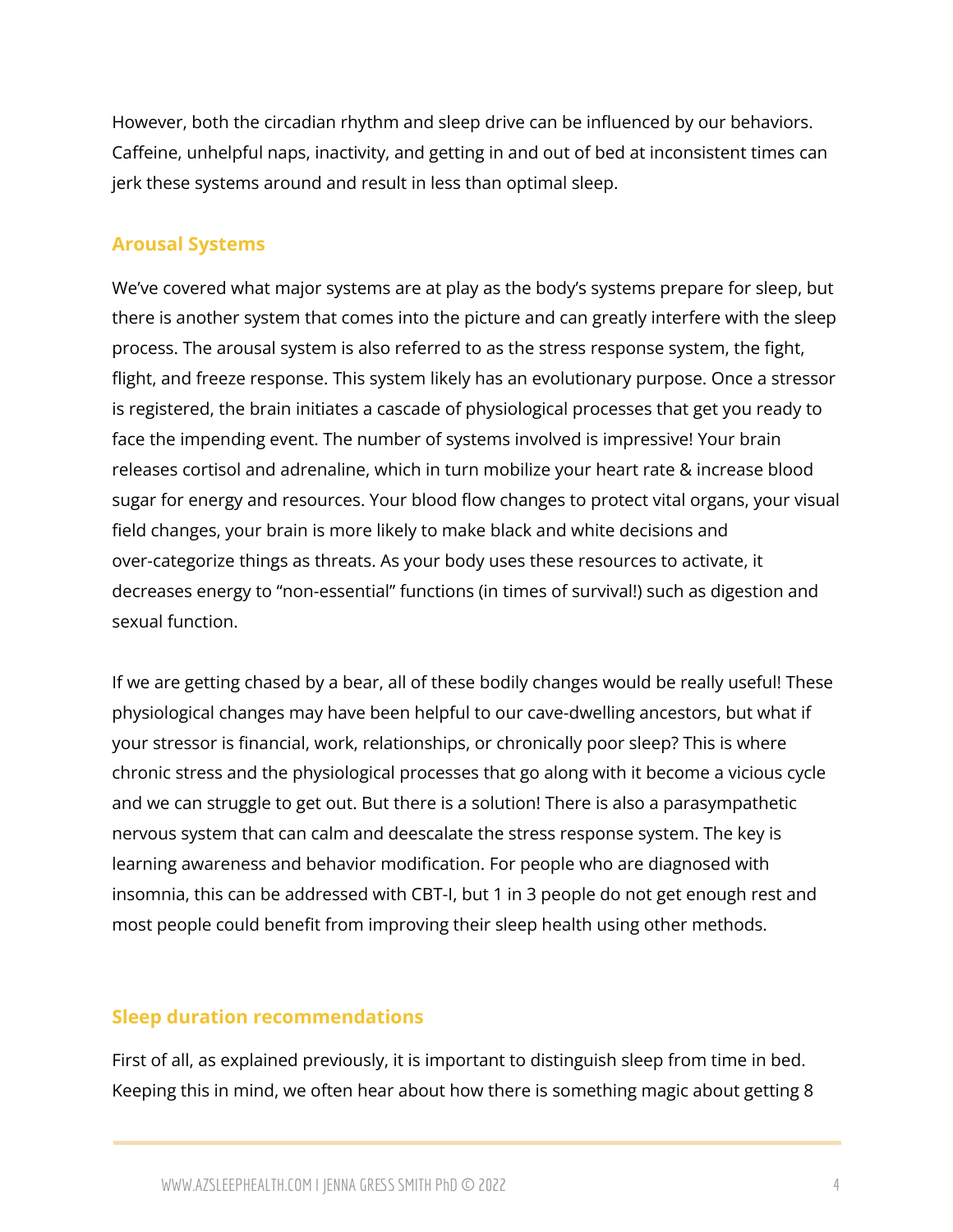hours of sleep. That is simply not true. There are healthy ranges of sleep that are broad. This should provide comfort, and relieve some pressure to get the so-called magic 8 hour total.

When we become fixated on a particular number it can add to stress about our sleep and activate that arousal system noted previously. For an adult, ages 18-64, the range of sleep can be 6-10 hours, with a general average of 7-9 hours. The most important thing is to find a sleep window that does not have long awakenings (some awakenings are normal) and you wake feeling well-rested and ready to take on the day. That amount of sleep will be *your* magic number.

#### <span id="page-5-0"></span>**Sleep across lifespan**

As we get older we do not sleep as much, which is illustrated in the graphic below. This is not because we need less sleep, but because our brain cannot generate sleep to the same extent over time, and so our bodies adjust. After age 65, the range of sleep decreases to 5-9 hours, with an overall average 7-8 hours. It may also be common to have more awakenings. These should be brief and not too disruptive. It is not general knowledge that it's normal for sleep to shift as you age, and some people spend the same amount of time in bed even though their sleep needs go down. This can cause sleep to break up and become lower quality.



### **SLEEP DURATION RECOMMENDATIONS**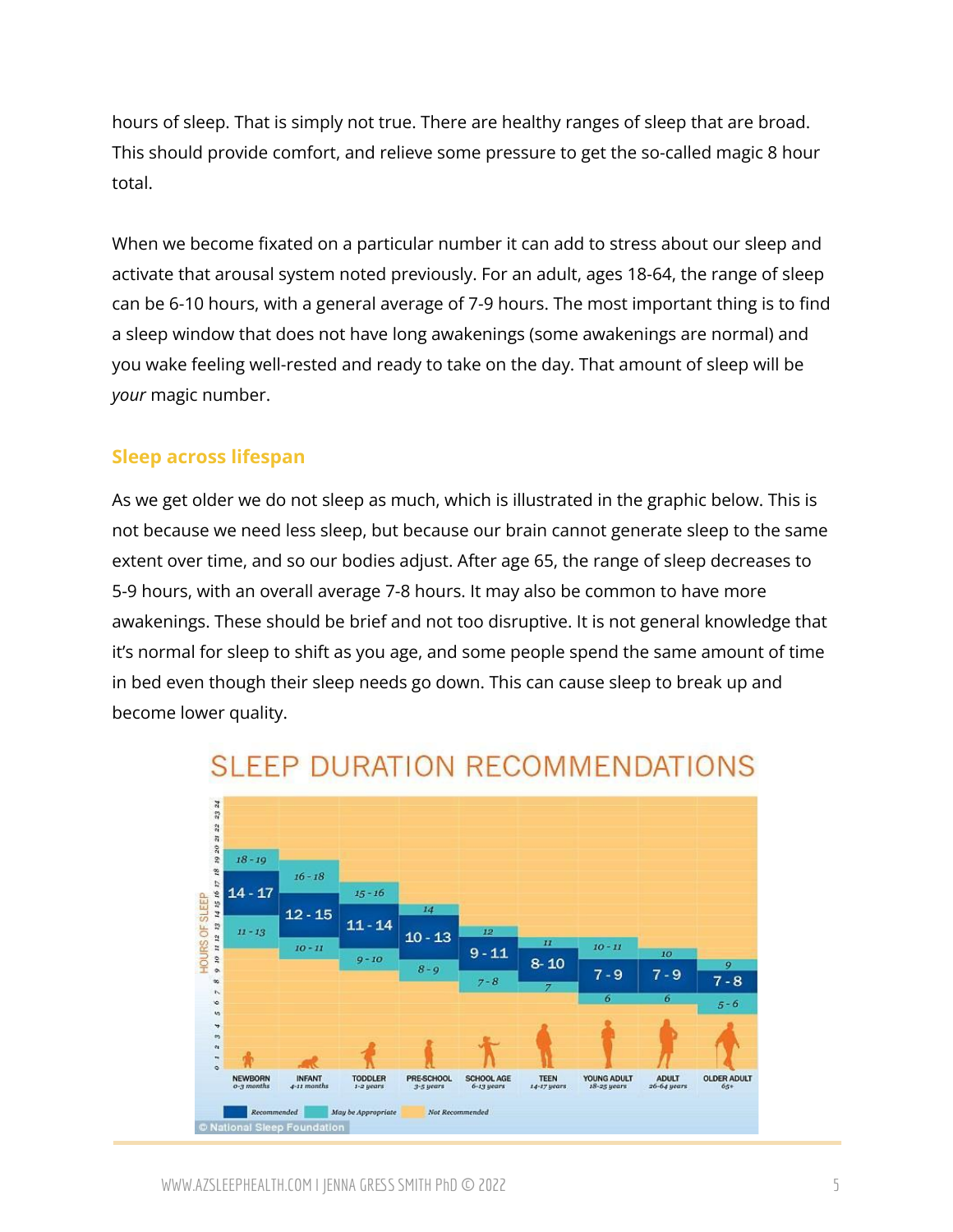#### <span id="page-6-0"></span>**Sleep stages**

As we sleep, our brain cycles through multiple different stages and depths of sleep, each producing different brain waves and each having their own unique benefits. A chart illustrating the stages of sleep can be found at the end of this section.

#### <span id="page-6-1"></span>**Non-REM stages 1-3 and REM sleep**

#### **● Non-REM stage 1**

**○** This is the stage of sleep you enter after you first doze off. If you wake up during this stage, you may not even know if you are awake or asleep. Your brain waves start to slow down along with your respiration rate, and decreased muscle tone. This stage lasts 5-10 minutes and repeats every sleep cycle. Think of Non-REM (NREM) stage 1 sleep like a downward escalator; it's necessary to take you to your final destination of deeper sleep but no repairs or restoration are occurring yet.

#### **● Non-REM stage 2**

**○** As we continue down the escalator to deeper sleep and descend into NREM 2, our eyes stop moving, our muscles continue to relax and brain waves slow down more. NREM 2 lasts about 25 minutes in the first sleep cycle and lasts longer in subsequent cycles. This stage is about 50% of your total sleep. Sleep spindles, bursts of brain activity during sleep, appear in NREM 2 sleep and are connected to learning and brain plasticity. They occur in other stages or sleep too, but are most common here. When new material or new physical tasks are learned, more sleep spindles show up in our sleep. Sleep spindles naturally decrease as we age, just as so many aspects of sleep change as we grow older.

#### **● Non-REM stage 3**

○ We've arrived at our deepest sleep. During this stage, brain waves are large and slow, and called delta waves. We are unaware of our surroundings and difficult to wake. NREM 3 sleep helps with memory of facts and material we learn, so you may want to rethink an all-nighter. During this stage of sleep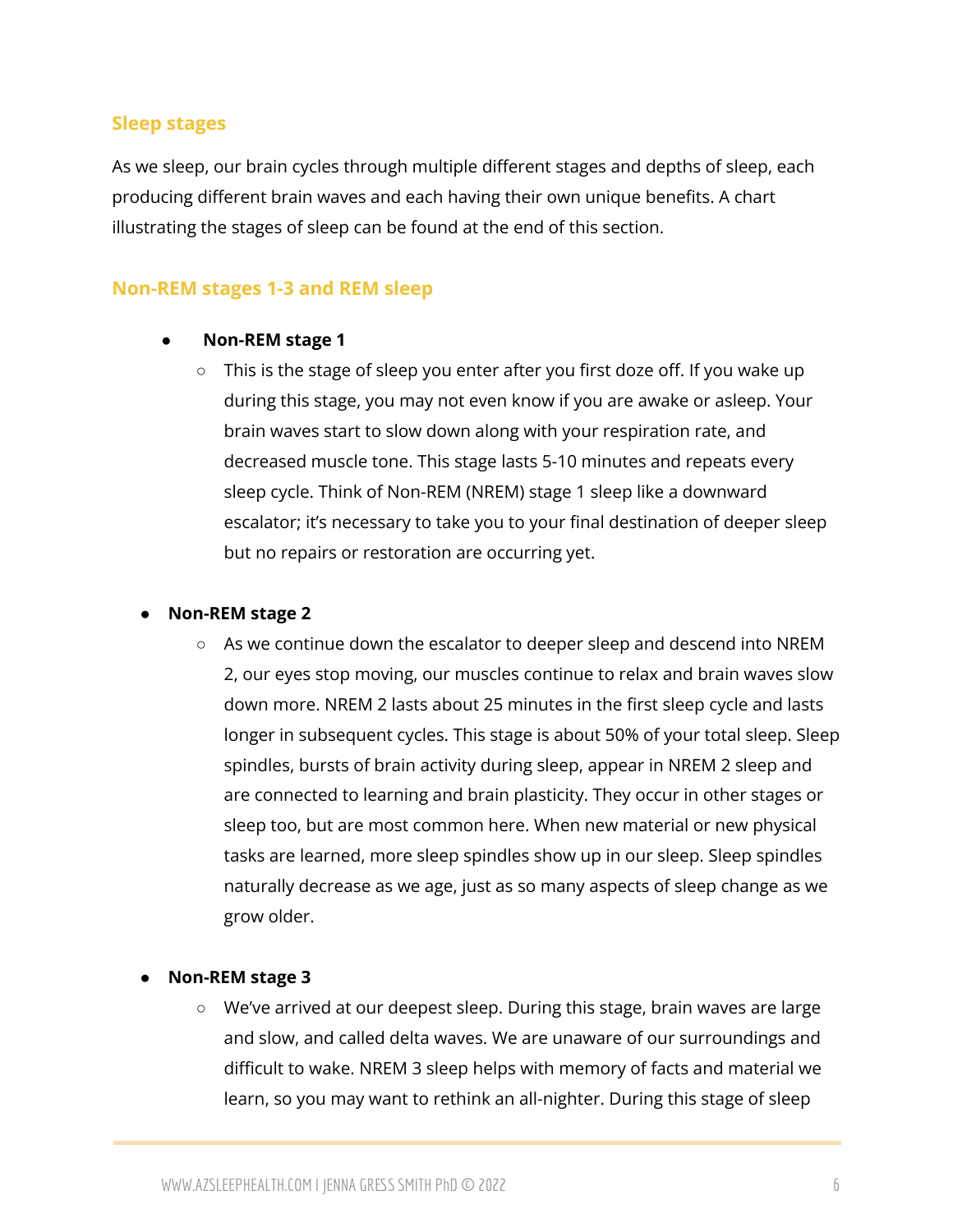many hormones and molecules are also released that help restore your body. Some include:

- Human growth hormone: this helps with tissue repair and healing and produces collagen
- Cytokines: these can help protect against inflammation
- Immune memory cells: these help our bodies fight infection
- This stage lasts 20-40 minutes. All of your deep sleep occurs during the first half of the night, then you continue to pass through consecutive stages of NREM 1 and 2 and REM sleep. If you go to bed much later on the weekends or have an irregular sleep schedule you can miss out on some of your highly beneficial NREM sleep, or have an unbalanced amount of other sleep stages

#### **● REM sleep**

**○** After the deep, restorative sleep of NREM 3, you enter a different stage- REM sleep, also known as the 4th stage of sleep. The first cycle of REM sleep lasts about 10 minutes and happens 90 minutes after we fall asleep, after you've been down in NREM stages 1-3. After that, the REM cycles get longer and account for 20-25% of our total sleep. During REM our brain waves are very busy, almost the same as when we're awake. It is also the stage where we are most likely to remember our dreams. Dreams likely occur at other stages too, but we just don't remember them as well. REM has been shown to be important for our thinking abilities, memory, and regulating our emotions.

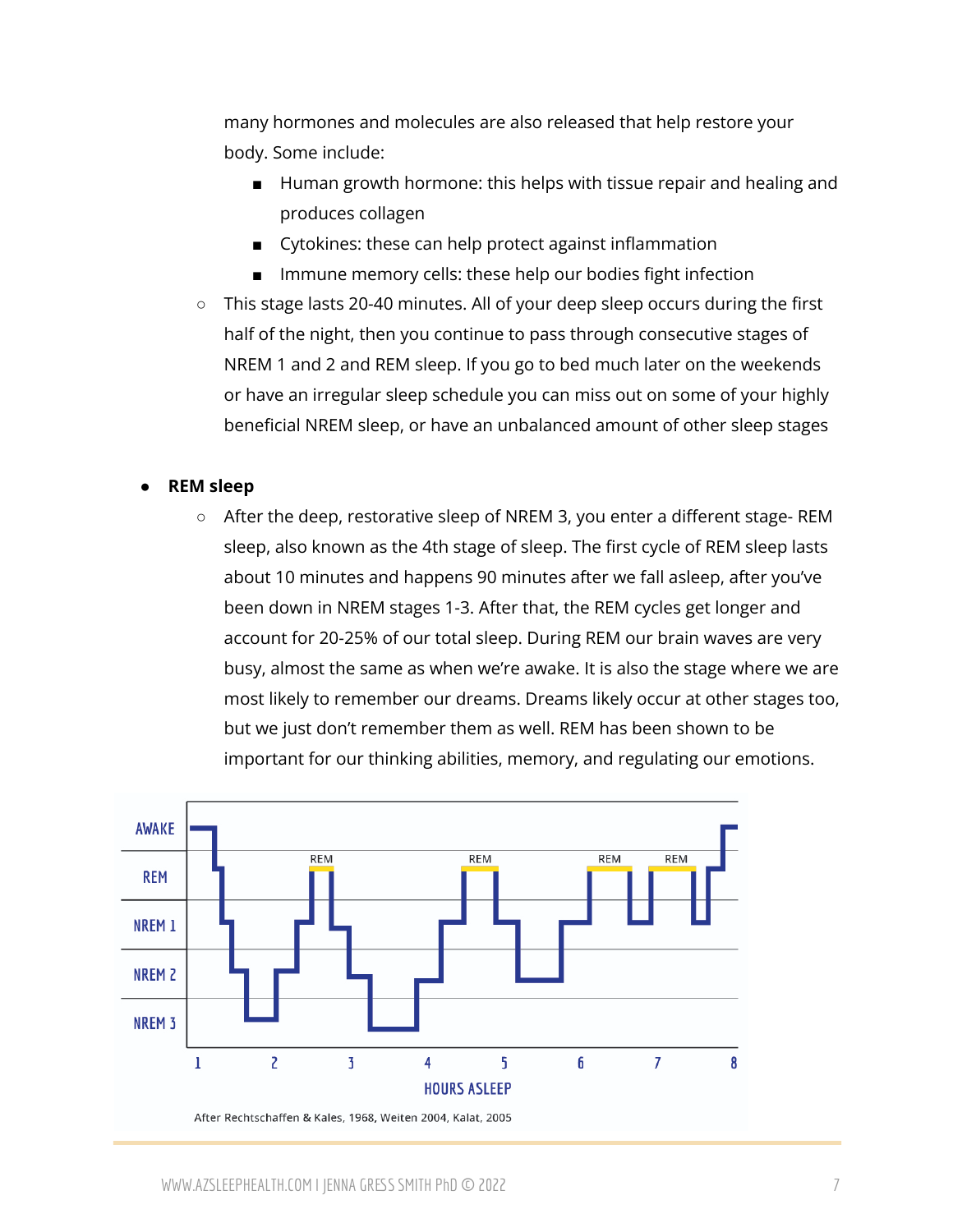#### <span id="page-8-0"></span>**Differentiating between sleepy and tired**

People often think being tired is the same thing as being sleepy, but these are two very different sensations that are important to differentiate. Being sleepy can be defined by no longer being able to stay awake because your body is physiologically rolling into sleep. Sleepiness is marked by eyelids feeling heavy, dropping head, rubbernecking, and having difficulty sustaining wakefulness.

On the other hand, being tired does not involve as strong of physiological sensations and can be for various reasons. Being tired feels like having a lack of energy or feeling run down, not genuinely sleepy. Our bodies can feel tired when dehydrated, do not have enough vitamin D, have thyroid conditions, have pain, or are underactive during the day. Chronic conditions such as diabetes, depression, anxiety, or asthma can also deplete our energy resources and make us feel tired. It is important to differentiate between sleep and tiredness because if we always attribute our low energy to our sleep, we could be missing out on other vital pieces of the puzzle and not finding a solution to match the real problem. We all lead busy lives (perhaps overbusy sometimes!) and can often feel tired. It's important to get regular physicals to check our blood levels, and we should see our physician if persistent fatigue won't let up. If we always blame our sleep for how we feel, it might accidentally create more sleep anxiety or pressure to sleep, interfering with our ability to relax and get a good night's sleep.

If fragmented sleep is part of your health story, CBT-I can help fix it. It is also important to work on those thoughts that may over-blame sleep for other issues and start to take action on them, improving your sleep and health every step of the way.

#### <span id="page-8-1"></span>**Effects of insomnia**

People often ask how and why insomnia can persist for several months or even years or, why doesn't it come and go like a cold? Our best understanding of how chronic insomnia develops is the "Three P model". The model, described by Spielman in 1987, has stood the test of time. It suggests that insomnia develops because of three primary factors, namely: 1) predisposing, 2) precipitating, and 3) perpetuating.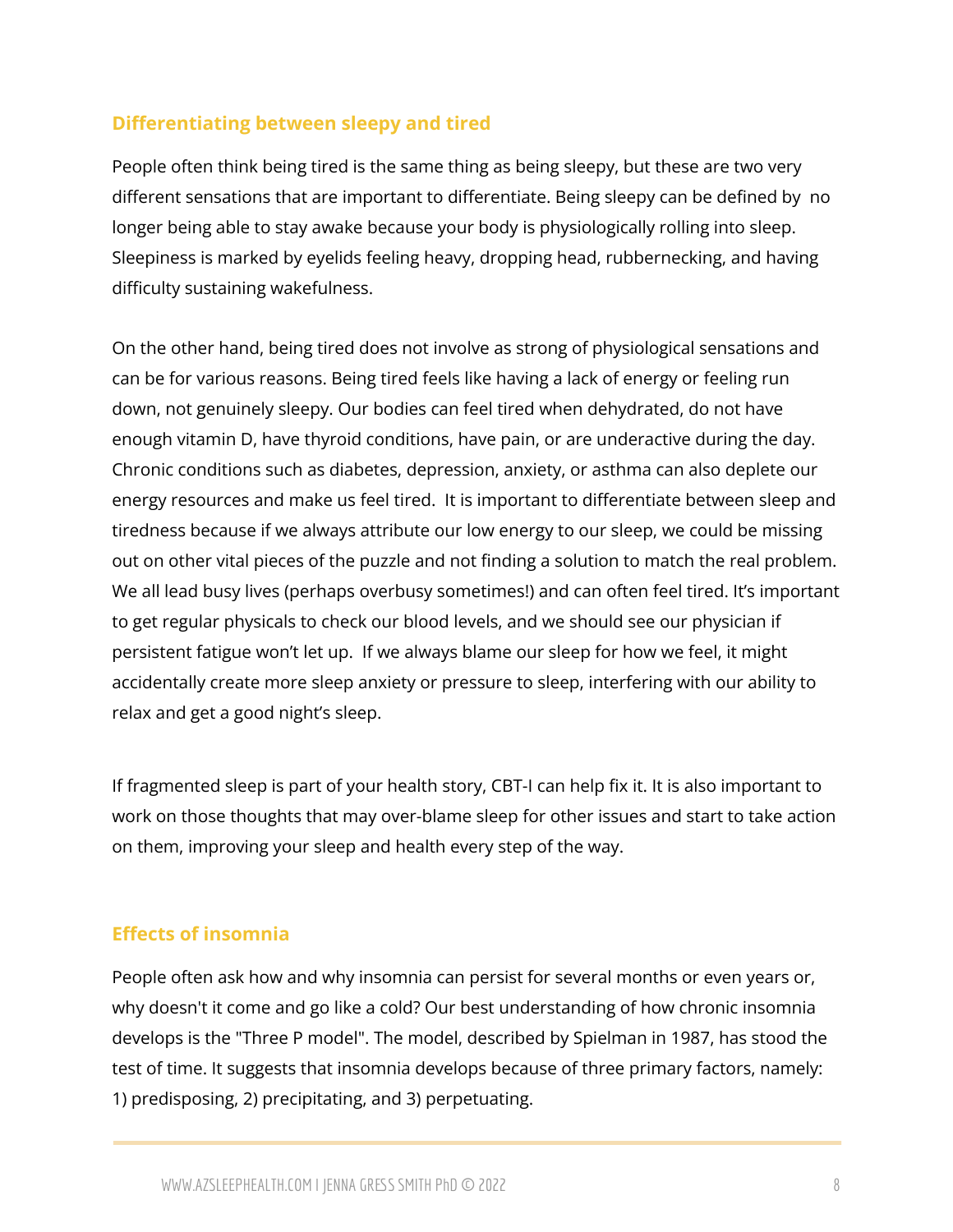- **Predisposing** factors refer to the genetic factors that drive sleep problems. Did you know scientists have identified genes that may carry a risk for insomnia? It may be that these same genes are also associated with depression and diabetes, which is a link researchers continue to explore. Genes can carry a risk of developing insomnia, but we don't necessarily have sleep problems right after birth. Events and stressors can turn these genes "on" and are called "gene by environment" interactions.
- **Precipitating** factors refer to those events that put our genes into action or trigger sleep issues. For some people, this is one event. It could be traumatic or just very stressful, but not life-threatening. For others, it's a series of life junk that accumulates and culminates in sleep problems. This could be relationship related, school, medical, parenting, financial, or any type of event that causes ongoing stress. One function of stress is turning on our stress response system (also known as fight or flight, or fight, flight, freeze, or sympathetic nervous system). When our stress response system kicks into gear, our bodies and minds go into safety mode, and we can struggle to go with the flow of the natural sleep process.
- **Perpetuating** factors are when insomnia can really solidify. When poor sleep first enters our lives, it's uncomfortable and disruptive. We get tired and start to compensate in various ways. We might take naps or start to rely on a few extra coffees or sodas throughout the day.Then at night, weay awake tossing, turning, and worrying in bed, or start worrying about sleep during the day, which can lead to sleep anxiety and becoming less physically active. I describe these behaviors as the "cement" between the insomnia building blocks. These are only a few perpetuating factors, but they result in a vicious cycle that replays like a bad movie every night when they add up. CBT-I can help "un-cement" these unhelpful patterns. It's also why experts believe medications do not resolve chronic insomnia. Medications can sedate you, but they cannot dismantle your thoughts and behaviors that accidentally spin the insomnia cycle. Insomnia is mainly an issue of thoughts and behaviors, which is why CBT-I can be so effective.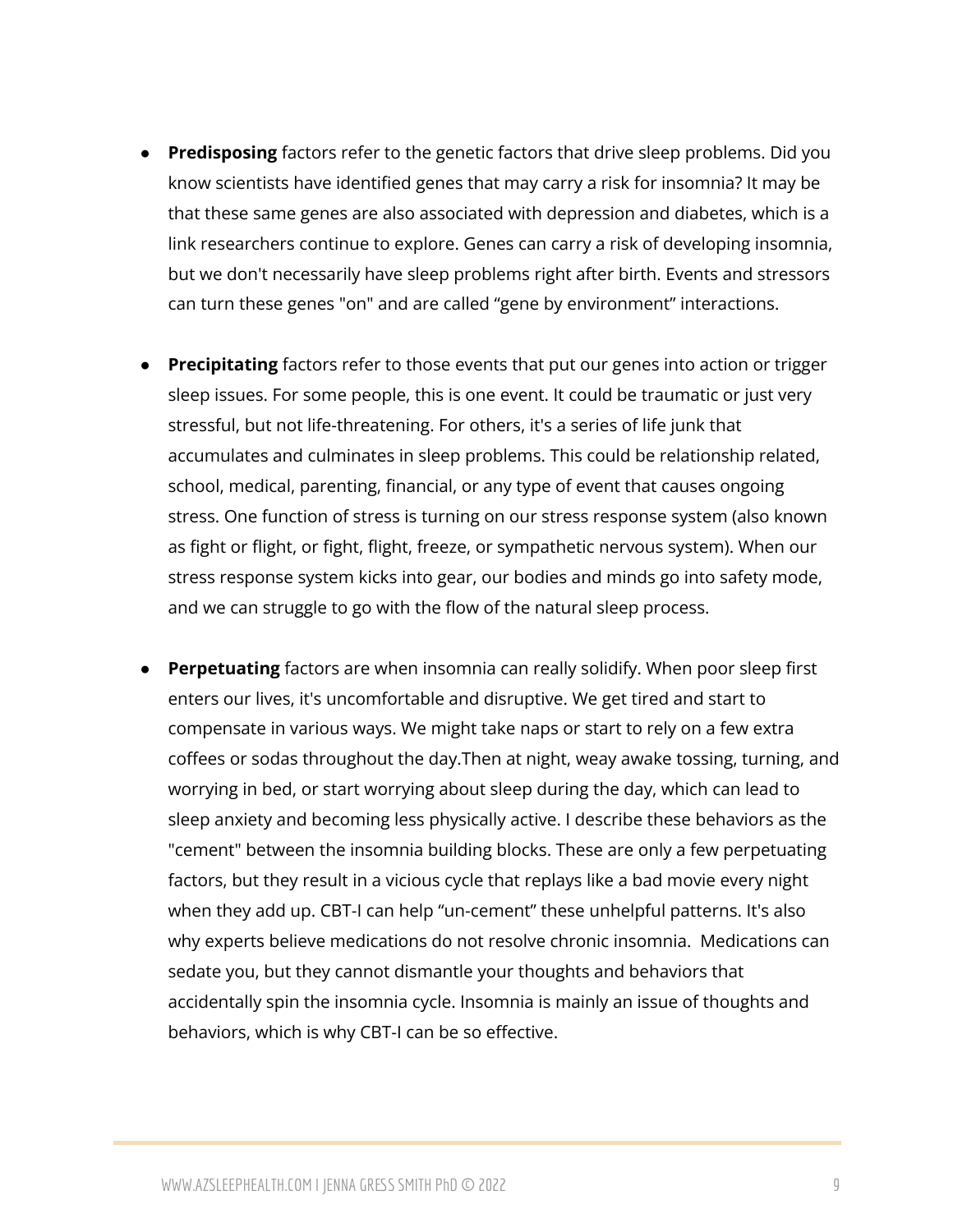Of course, left unchecked, poor sleep can take its toll on us physically and mentally. Because so many physical and mental processes are restored during sleep, prolonged sleep issues can contribute to depression, anxiety, diabetes, memory decline, cancer, pain, and so on. These associations can scare people. That is not my intention. There is a monumental difference between things being correlated versus causal. Sleep has a special relationship with your body, and can have many adverse outcomes, but it's not the sole factor that can cause all of these issues. There are ways to improve your sleep and many paths to support your overall health, even when sleep is poor.



#### <span id="page-10-0"></span>**Effects of healthy sleep**

Because sleep is so fundamental to our health, it is crucial to seek help from appropriate healthcare providers if you're struggling with sleeping well. When we take the steps to improve our sleep, we can feel unstoppable, and there is some truth to that. Our energy, concentration, memory, mood, and physical performance can be enhanced by the appropriate quality and quantity of sleep. It is possible to function and survive without optimal sleep, but it is harder to thrive and optimize. Having a healthy relationship with sleep is essential to being the best version of you.